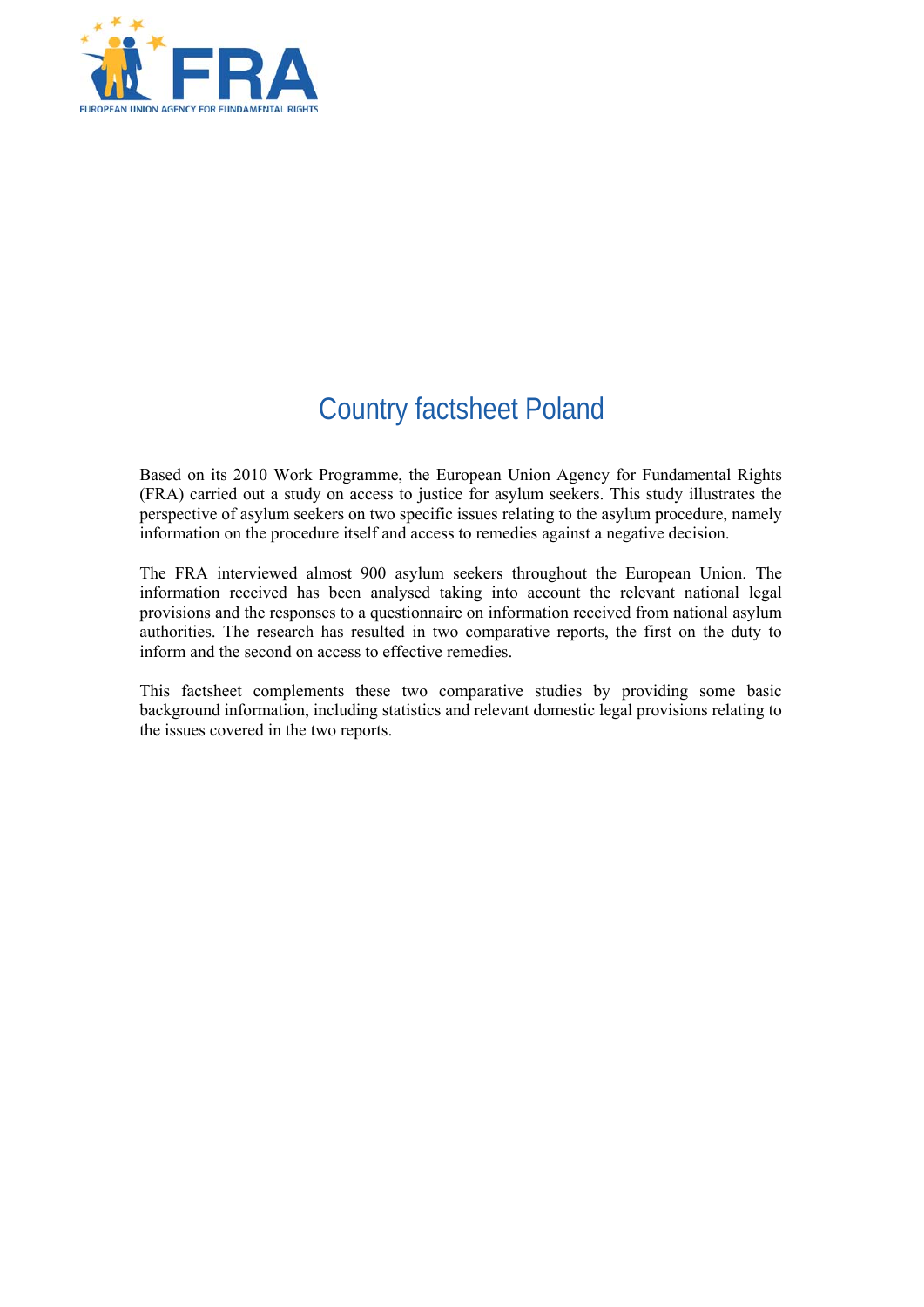# 1. Statistics

**Statistics on asylum applications (Total and top 10 nationalities)**

| <b>2009 Top 10 Nationalities</b> |        | <b>2008 Top 10 Nationalities</b> |       |  |
|----------------------------------|--------|----------------------------------|-------|--|
| Total                            | 10,595 | Total                            | 8,515 |  |
| <b>Russian Federation</b>        | 5,725  | <b>Russian Federation</b>        | 7,760 |  |
| Georgia                          | 4,180  | Georgia                          | 70    |  |
| Armenia                          | 150    | Iraq                             | 70    |  |
| Vietnam                          | 65     | Vietnam                          | 65    |  |
| <b>Belarus</b>                   | 40     | <b>Belarus</b>                   | 60    |  |
| Ukraine                          | 35     | Armenia                          | 50    |  |
| Indonesia                        | 35     | Ukraine                          | 40    |  |
| Nigeria                          | 25     | Nigeria                          | 25    |  |
| Pakistan                         | 20     | Uzbekistan                       | 25    |  |
| Uzbekistan                       | 20     | Turkey                           | 20    |  |

**Statistics on first instance asylum decisions (Total positive decisions - top five nationalities)** 

| 2009                      |                                              |                                           |                           |                 |                                        |                                       |                                                   |
|---------------------------|----------------------------------------------|-------------------------------------------|---------------------------|-----------------|----------------------------------------|---------------------------------------|---------------------------------------------------|
|                           | Geneva<br><b>Convention</b><br><b>Status</b> | <b>Subsidiary</b><br>protection<br>status | Humanitarian <sup>1</sup> | <b>Rejected</b> | <b>Total</b><br>number of<br>decisions | <b>Total</b><br>positive<br>decisions | Recognition<br>rate <sup>2</sup><br>$\frac{0}{2}$ |
| Total                     | 130                                          | 2,330                                     | 65                        | 4,055           | 6,580                                  | 2,525                                 | 38.4                                              |
| <b>Russian Federation</b> | 100                                          | 2,270                                     | 45                        | 2,140           | 4,560                                  | 2,420                                 | 53.1                                              |
| Iraq                      | 0                                            | 25                                        |                           |                 | 30                                     | 25                                    | 83.3                                              |
| <b>Belarus</b>            | 20                                           |                                           |                           | 25              | 45                                     | 20                                    | 44.4                                              |
| Sri Lanka                 | 0                                            | 15                                        |                           |                 | 15                                     | 15                                    | 100.0                                             |
| Somalia                   | 0                                            |                                           |                           |                 | 10                                     | 10                                    | 100.0                                             |

**Statistics on final decisions (Total positive decisions - top five nationalities)** 

| 2009                      |                                              |                                           |                           |                 |                                        |                                       |                                                          |
|---------------------------|----------------------------------------------|-------------------------------------------|---------------------------|-----------------|----------------------------------------|---------------------------------------|----------------------------------------------------------|
|                           | Geneva<br><b>Convention</b><br><b>Status</b> | <b>Subsidiary</b><br>protection<br>status | Humanitarian <sup>1</sup> | <b>Rejected</b> | <b>Total</b><br>number of<br>decisions | <b>Total</b><br>positive<br>decisions | <b>Recognition</b><br>rate <sup>2</sup><br>$\frac{0}{0}$ |
| Total                     |                                              | 75                                        | 15                        | 10              | 100                                    | 95                                    | 95.0                                                     |
| <b>Russian Federation</b> |                                              | 70                                        | 10                        |                 | 90                                     | 85                                    | 94.4                                                     |
| Kazakhstan                |                                              |                                           |                           |                 |                                        |                                       | 100.0                                                    |
| Armenia                   |                                              |                                           |                           |                 |                                        |                                       | 0.0                                                      |

*Notes: These tables are based on categories used by Eurostat. The way Eurostat presents its data may not necessarily correspond to categories used at national level. This can particularly be the case with statistics provided under 'humanitarian status'. For a more detailed understanding of the data, the reader is invited to consult national statistics at: [http://www.udsc.gov.pl/Statistics,275.html.](http://www.udsc.gov.pl/Statistics,275.html)* 

*Data has been rounded to the nearest 5. Due to the rounding, the sum of individuals may not necessarily match the given total. 0 means less than 3; n.a. = not available.* 

<sup>1</sup> Covering persons granted authorisation to stay for **humanitarian reasons** under national law by *administrative or judicial bodies. It includes persons who are not eligible for international protection as currently defined in the first stage legal instruments but are nonetheless protected against removal under the obligations that are imposed on all Member States by international refugee or human rights instruments or on the basis of principles flowing from such instruments.* 

*2 The recognition rate corresponds to the proportion of positive first instance or final on appeal decisions out of the total number of decisions in 2009. Positive decisions include the provision of refugee status, subsidiary protection and humanitarian protection (where data is available).* 

*Source: [Eurostat](http://epp.eurostat.ec.europa.eu/), Data extracted on 01 September 2010.*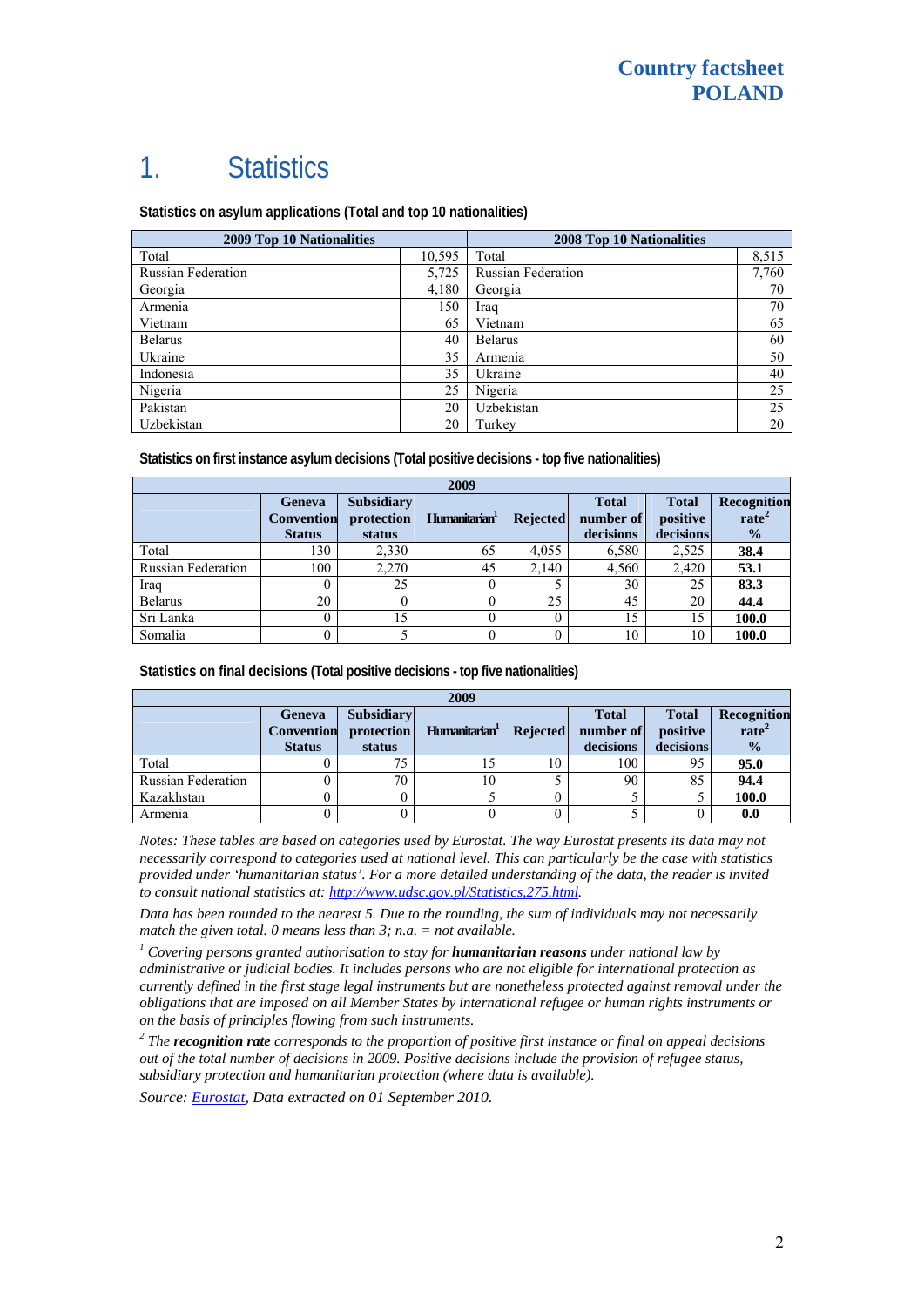#### **Country factsheet POLAND**

# 2. Background Information

### Asylum legislation[1](#page-2-0)

[Act on Granting Protection to Aliens \(2003\)](http://www.udsc.gov.pl/files/prawo/ACT%20of%20June%2013%202003%20(3).doc) [Act on Aliens \(2003\)](http://www.udsc.gov.pl/files/old_file/44e9bdd07d1b8_1-44043372d9359_cudzoziemcy.pdf)

### Asylum authorities

**First instance authority**  [Head of the Office for Foreigners](http://www.udsc.gov.pl/)

**Second instance authority**  [Council for Refugees \(Rada do spraw uchod](http://www.rada-ds-uchodzcow.gov.pl/)źców)

# 3. Duty to inform asylum seekers

The 2003 Act on granting protection to aliens guarantees asylum seekers the right to information as well as the possibility to contact freely the UNHCR.

Pursuant to its Article 29, the authority admitting the application shall inform the alien in a language understandable to him/her about the principles and the form of the procedure, his/her rights and obligations as well as legal effects of the failure to comply with them. The migration authority shall further provide the alien with information on organisations dealing statutorily with refugees matters.

In August 2010, the Office for Foreigners provided the following information to the FRA as regards written information materials.

| <b>Written information</b><br>materials                        | Information leaflet translated into 8 languages.                                                                                                                    |  |  |
|----------------------------------------------------------------|---------------------------------------------------------------------------------------------------------------------------------------------------------------------|--|--|
| <b>Provided when?</b>                                          | At the time of lodging the application and during the first instance<br>interview.                                                                                  |  |  |
| <b>Provided by whom?</b>                                       | At the time of lodging the application $-$ by the Border Guard. During<br>the first instance interview $-$ by the Office for Foreigners, centres for<br>foreigners. |  |  |
| Has an evaluation of<br>information tools been<br>carried out? | No.                                                                                                                                                                 |  |  |

<span id="page-2-0"></span>The legal information in this factsheets has been updated to reflect the situation on 1 September 2010.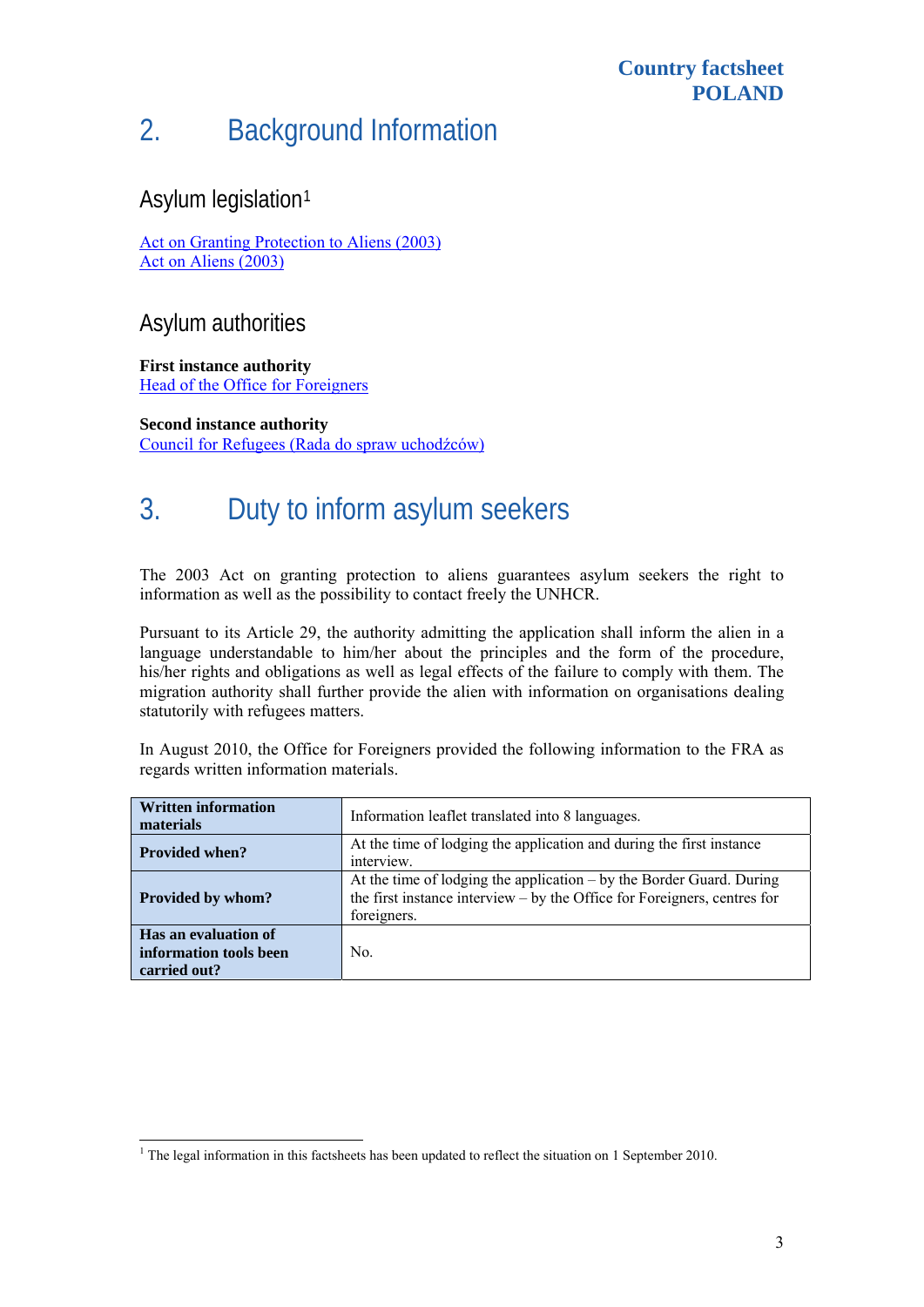## 4. Effective Remedy

### Type of procedures

An accelerated procedure exists for manifestly unfounded applications (which also includes safe third country decisions), whereby a decision has to be rendered within 30 days from the submission of the application (Article 34). If in the course of examining the application any circumstances appear, which justify transferring the applicant to another country in accordance with the Dublin II Regulation, the determining authority shall issue a decision on the applicant's transfer and on discontinuation of the procedure (Article 41). The regular procedure on the asylum application should be finalised by issuing a decision on granting or refusing asylum within a time limit of six months from the date of the submission of the application (Article 35(1)).

The migration authority will declare as inadmissible, and will discontinue the asylum procedure, applications lodged by the asylum seeker after the receipt of the final decision on refusal of asylum if the new application is based on the same grounds (Article 40).

### Duty to state reasons for rejection and procedure to appeal

According to the general rules on administrative procedure, an administrative decision has to be motivated (except in certain circumstances) and contain an instruction on whether and within which time limit it is possible to file an appeal (Article 107 of the [Code of](http://msp.money.pl/akty_prawne/kodeks_postepowania_administracyjnego/?sec=0207)  [Administrative Procedure\)](http://msp.money.pl/akty_prawne/kodeks_postepowania_administracyjnego/?sec=0207). The law allows the authority to refrain from justifying the decision or the ruling if it is justified by state security or by public policy reasons (Article 107(5) CAP). The same provision is contained in the aliens law (Article 5). The first instance migration authority informs the asylum seeker in writing in a language he/she understands of the outcome of the asylum procedure (Article 50, Act on granting protection to aliens).

## Time limits for appeal

Article 129 of the Code on Administrative Procedures provides that an appeal shall be lodged within 14 days from the receipt of a written first instance decision. This timeframe also applies to asylum decisions, with certain exception: the decision to reject the application as manifestly unfounded may be appealed within the time limit of five days from the date of its delivery to the alien (Article 34, Act on granting protection to aliens).

| Type of procedure                                                 | <b>Time limits</b> | <b>Right to remain</b>                                                          |
|-------------------------------------------------------------------|--------------------|---------------------------------------------------------------------------------|
| General rule                                                      | 14 days            | Automatic suspensive effect as a general rule, but<br>several exceptions exist. |
| Decisions rejecting the<br>application as manifestly<br>unfounded | 5 days             | Automatic suspensive effect as a general rule.                                  |
| Subsequent applications                                           | 14 days            | No automatic suspensive effect.                                                 |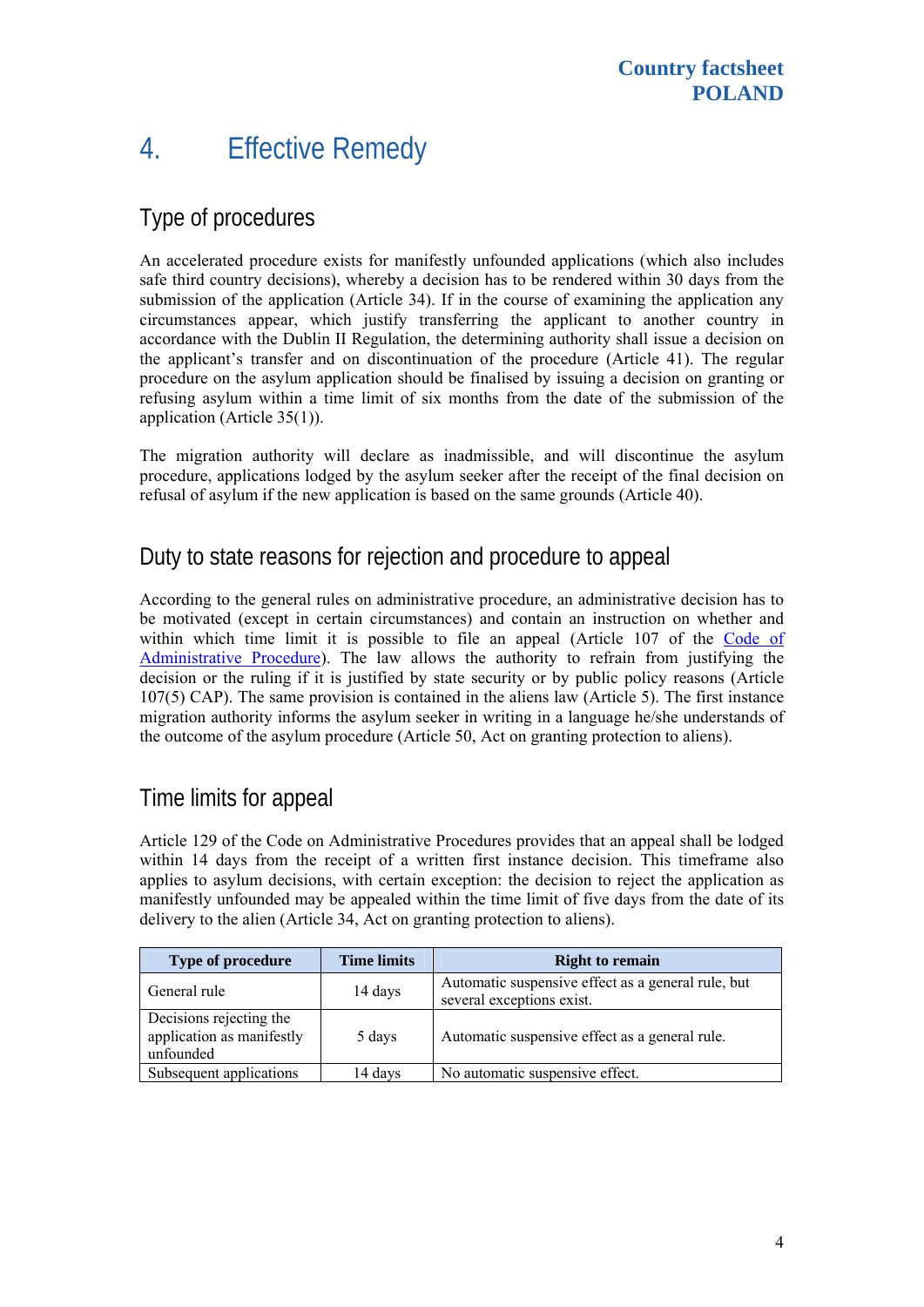| <b>Type of procedure</b>      | <b>Time limits</b> | <b>Right to remain</b>                                                     |
|-------------------------------|--------------------|----------------------------------------------------------------------------|
| Dublin procedure <sup>2</sup> | 14 days            | Automatic suspensive effect as a general rule (with<br>several exceptions) |

## Right to remain in the country during appeal

The general rule on automatic suspensive effect of the appeal against an administrative decision issued in the first instance shall apply also to a negative decision on the asylum application (Article 130(2), CAP). The appeal has no suspensive effect when the administrative authority decides on the immediate enforceability of its decision (Article 108, CAP) or when the immediate enforceability stems directly from the law (Article 130(3), CAP). Exceptions are defined in Article 130 (3) of the Code of Administrative Procedure, and apply to cases where the first instance decision is immediately enforceable (when it is necessary for the protection of health or national economy, Article 108), or the immediate enforceability is ordered by law.

### Legal Aid

The authority admitting the asylum application shall inform the alien in a language understandable to him/her about organisations dealing with refugees matters (Article  $29(1)(6)$ ). One of such organisation is the Legal Intervention Association, which provides free legal aid and legal information to asylum seekers in Poland.<sup>[3](#page-4-1)</sup> It also represents its clients before the public authorities.

The authority shall, with certain explicitly defined exemptions, enable the party to the administrative proceedings to access his/her file and to make copies and notes (Article 73-74, CAP).

#### Language assistance

The first instance migration authority, competent to carry out an interview with the asylum seeker, shall provide, if necessary, for an interpreter free of charge in a language understandable to the asylum seeker (Article 43(4), Act on granting protection to aliens).

### **Hearing**

The appellate authority shall carry out a hearing in each case when it considers it necessary to ensure the acceleration or the simplification of the procedure, or in instances where it serves an educational purpose, or if it is required by law. The public authority is obliged to order a hearing when *inter alia* there is a necessity of the reconciliation of interests of the parties or when the involvement of witnesses is needed (Article 89, CAP).

<span id="page-4-0"></span> $\frac{1}{2}$  There is no explicit legal provision regulating the time limit and the right to remain in connection with the decision taken in accordance with the Dublin II Regulation to transfer the asylum seeker to the other country. However, the general rules on the appeal as well as on the suspensive effect have been applied in the recent decision issued by the Council for Refugees No. RdU-1283-1/S/09 from February 2010 which dealt with the appeal against a decision issued in the Dublin procedure.

<span id="page-4-1"></span>See the website of Legal Intervention Association, *Stowarzyszenie Interwencji Prawnej (SIP)*, at <http://www.interwencjaprawna.pl/o-stowarzyszeniu.html>.